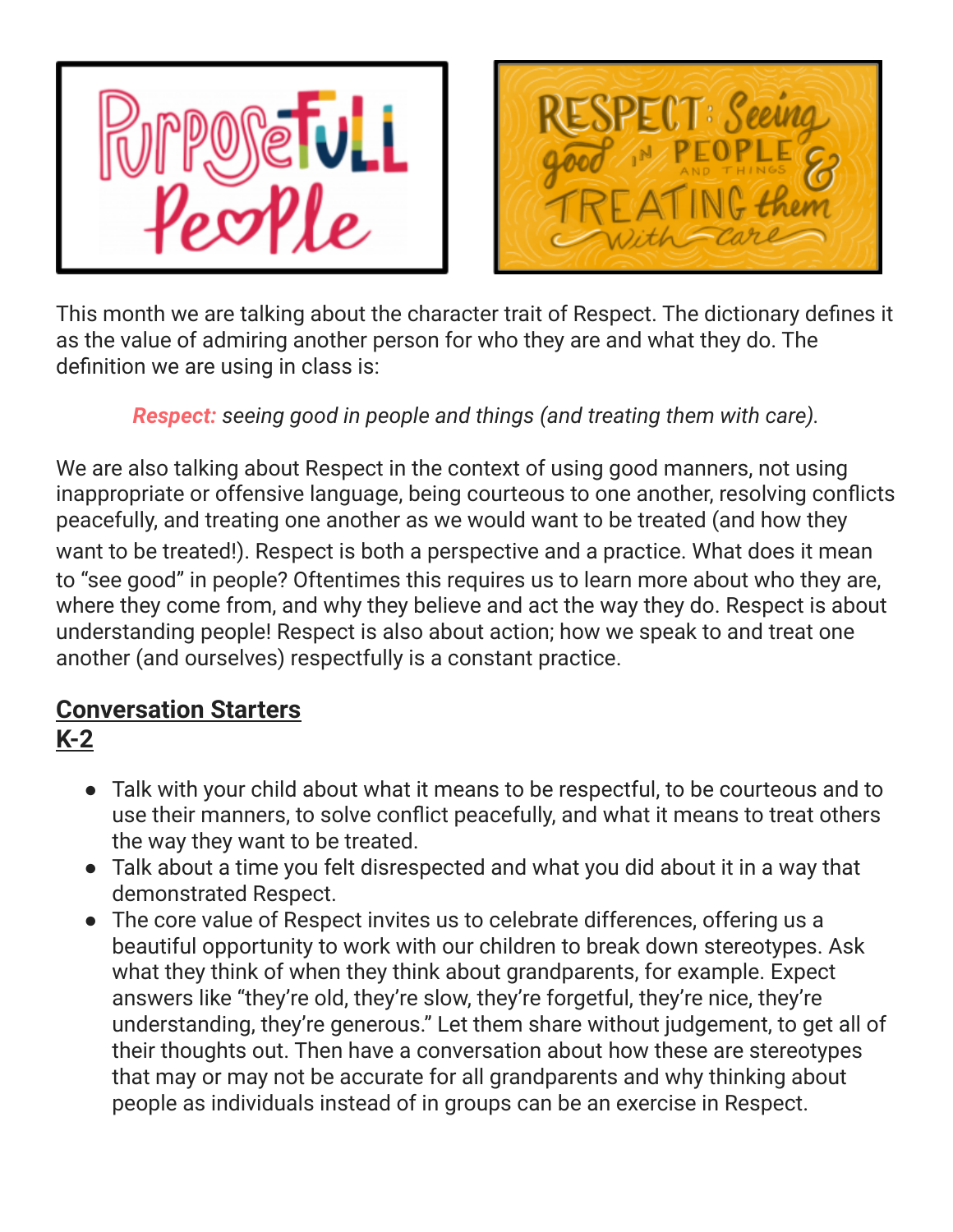• If Respect means making others see good in people and making people feel cared for, how do we already show Respect at home? How can we do a better job showing Respect as both kids and adults?

# **3-5**

- Respect is about resolving conflicts peacefully, without violence. It requires listening to each other. How do you make sure that you're really listening when you're talking to someone. Is that harder to do when you don't agree with them? Why? How can you get past not agreeing with their opinion, but still respecting who they are?
- Share about a time when you felt that someone was being disrespectful to you. Talk about how you wish the other person would have shown Respect to you. Can you think of a time in which YOU were disrespectful to someone? What do YOU wish you would have done differently?
- What are specific ways your home **[culture](https://curriculum.characterstrong.com/purposefull-equity-terms/#culture)** shows Respect when breaking bread, going to someone's home, resolving conflicts, etc.? How might these specific customs be different than other **[cultures](https://curriculum.characterstrong.com/purposefull-equity-terms/#culture)**?
- Respect can look and sound different depending on one's **[culture](https://curriculum.characterstrong.com/purposefull-equity-terms/#culture)**, but it feels consistent across communities. Discuss with your child what it feels like to be respected. How does your community show Respect? Be sure to be specific! You can reinforce respectful behaviors by naming them explicitly such as, "I see your Respect when you wait your turn to speak" or, "I feel respected when you ask me how I'm doing."

# **Questions You Could Ask**

# **K-2**

- What do "good manners" look like in our family? How does using good manners show Respect?
- How does it feel to be respected? How does it feel to be disrespected? Who are the most respectful people you know?
- Is it easier or harder to Respect someone who is very different from us? Why?
- What do I do that makes you feel respected? How else does that make you feel?

# **3-5**

- How does Respect look, sound, and feel at school? How about at a sporting event? In a group or organization? At home? How about when you're angry? When you're frustrated? Struggling?
- Do you have to like a person in order to be respectful? Or, can you be respectful to someone even if you don't particularly care for or agree with them?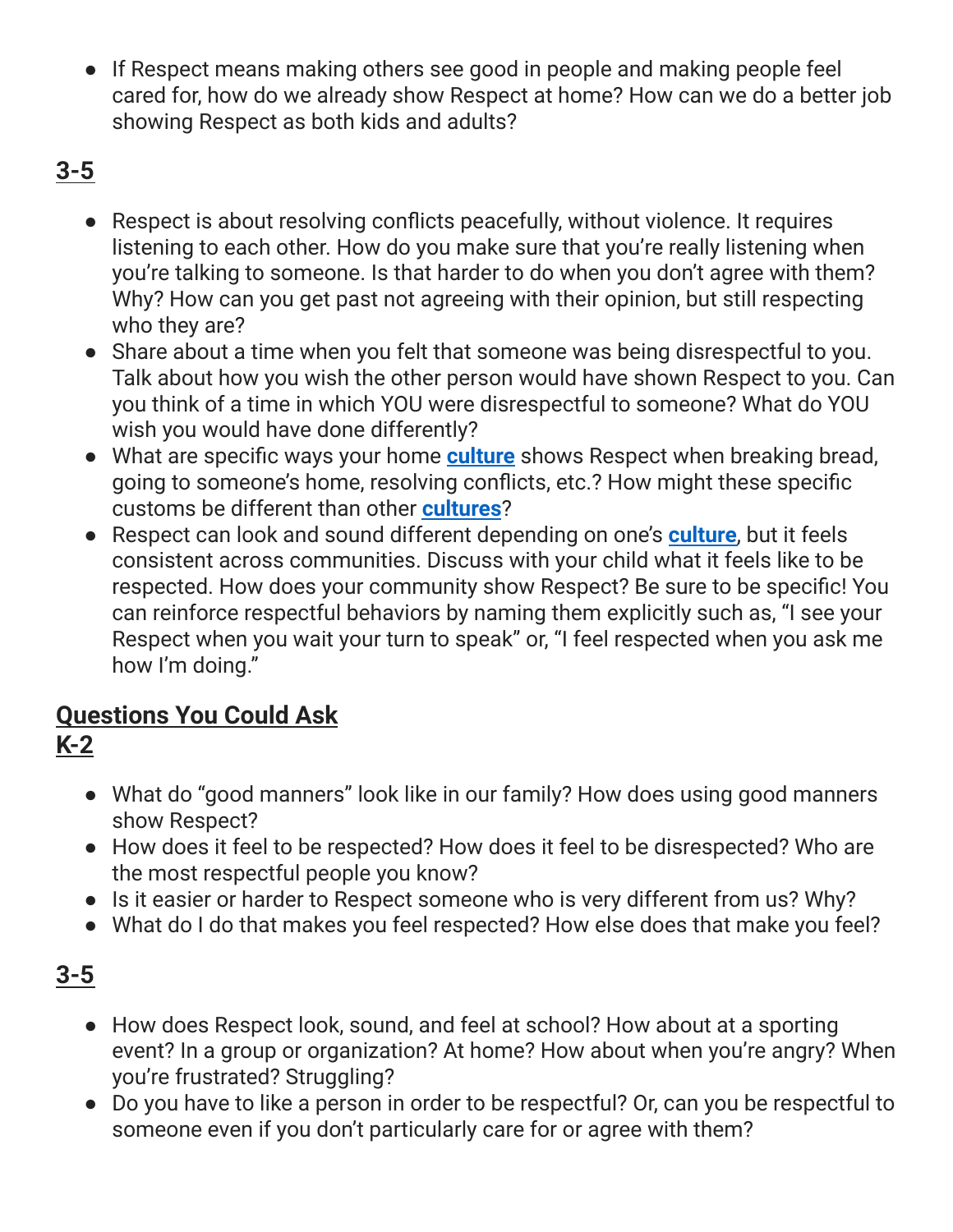● Who is someone that you have a hard time with? What would help you model Respect for that person? How might that change your relationship?

### **Application Books K-2**

● **[Giraffes](https://www.amazon.com/Giraffes-Cant-Dance-Giles-Andreae/dp/0439287197/) Can't Dance** by Giles Andreae

A touching tale of Gerald the giraffe, who wants nothing more than to dance. With crooked knees and thin legs, it's harder for a giraffe than you would think. Gerald is finally able to dance to his own tune when he gets some encouraging words from an unlikely friend.

- **The [Juice](https://www.amazon.com/Juice-Box-Bully-Empowering-Paperback/dp/B00OX89N4Y/) Box Bully** by Maria Dismondy A class community makes a commitment to one another: when a student is found bullying, the students become upstanders and support both the student be bullied and the student doing the bullying.
- **What if [Everybody](https://www.amazon.com/What-If-Everybody-Did-That/dp/0761456864/oks&sr=1-2) Did That?** by Ellen Javernick Readers explore the consequences of their actions by exploring the question, "what if everybody did that?" This book particularly explores how children can show Respect for their community and the environment.
- **Have You Filled a Bucket [Today?](https://www.amazon.com/Have-You-Filled-Bucket-Today/dp/0996099948/)** by Carol McCloud This book provides an incredibly helpful metaphor that helps children explore ways to show Respect, its impact, and reasons why others may struggle to show Respect. It's a practical and powerful tool to help students understand the importance of showing Respect regardless of whether or not it's received.
- **Do Unto [Otters](https://www.amazon.com/Unto-Otters-Book-About-Manners/dp/B006OT9PNO/ref=as_li_ss_tl?ie=UTF8&qid=1524962689&sr=8-1&keywords=Do+Unto+Otters+%E2%80%93+Laurie+Keller&linkCode=ll1&tag=Protobepri-20&linkId=1cb994032873392edcd548683056fdb5)** by Laurie Keller This book is all about treating others like you would want them to treat you, which is helpful when teaching students about Respect because everyone can relate to wanting to be treated nicely.
- **[Whoever](https://www.amazon.com/Whoever-You-Reading-Rainbow-Books/dp/0152060308/ref=sr_1_1?s=books&ie=UTF8&qid=1546208329&sr=1-1&keywords=whoever+you+are) You Are** by Mem Fox This book teaches that all humans are alike, even though we may look and think differently. Students will learn even though someone is different than you, they should still be treated with Respect.

# **3-5**

- **[Sit](https://www.amazon.com/Sit-Friends-Sitting-Addams-Awards/dp/0316070165/ref=asc_df_0316070165/?tag=hyprod-20&linkCode=df0&hvadid=266017953088&hvpos=1o1&hvnetw=g&hvrand=12997452788612882647&hvpone=&hvptwo=&hvqmt=&hvdev=c&hvdvcmdl=&hvlocint=&hvlocphy=9027821&hvtargid=pla-569391186209&psc=1) In** by Andrea Davis Pinkney Four friends find out what it's like to host a sit in to stand up for something they believe in.
- **The [Golden](https://www.amazon.com/Golden-Rule-Ilene-Cooper/dp/081090960X/ref=sr_1_1?s=books&ie=UTF8&qid=1544111969&sr=1-1&keywords=the+golden+rule+ilene+cooper) Rule** by Ilene Cooper Learn about all of the different cultures and world religions that have their own version of The Golden Rule.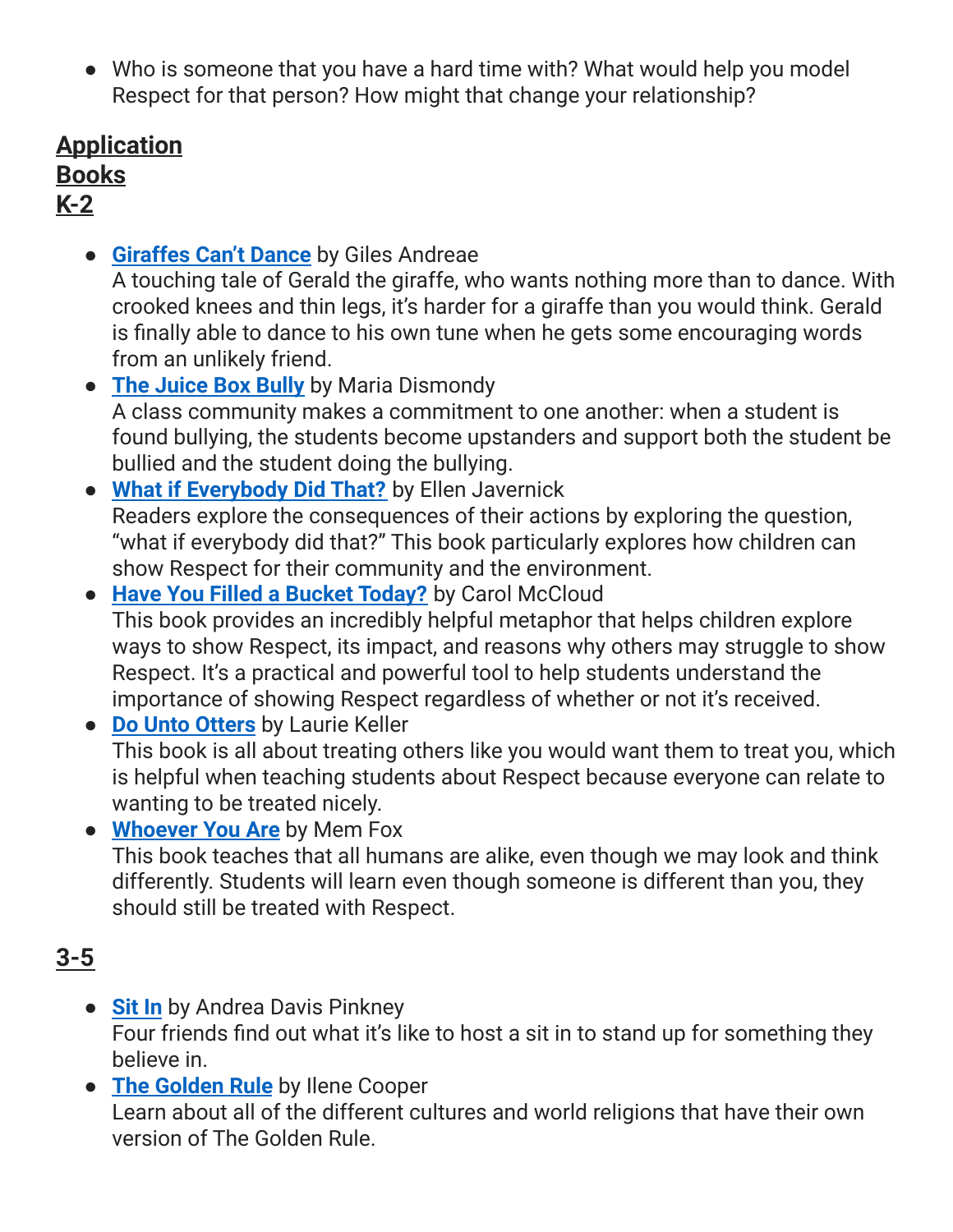- **[Draw](https://www.amazon.com/Draw-Line-Kathryn-Otoshi/dp/1626725632/ref=sr_1_1?s=books&ie=UTF8&qid=1544112136&sr=1-1&keywords=draw+the+line+by+kathryn+otoshi) The Line** by Kathryn Otoshi Will the children who are drawing the line in this wordless classic finally agree, even if it's just that they disagree?
- **The [Name](https://www.amazon.com/Name-Jar-Yangsook-Choi/dp/0440417996) Jar** by Yangsook Choi Does she really not have a name, or is it just that the children can't pronounce Unhei, a name from Korean descent?
- **My Name Is [Sangoel](https://www.amazon.com/My-Name-Sangoel-Karen-Williams/dp/0802853072/ref=sr_1_1?s=books&ie=UTF8&qid=1544115020&sr=1-1&keywords=my+name+is+sangoel)** by Karen Williams When people have trouble pronouncing his name, Sangoel draws it out: A SUN and a soccer GOAL, giving the other students a fun new way to talk about and learn names and their origins.
- **The [Orange](https://www.amazon.com/Orange-Shoes-Trinka-Hakes-Noble/dp/1585362778/ref=sr_1_1?s=books&ie=UTF8&qid=1544115062&sr=1-1&keywords=the+orange+shoes) Shoes** by Trinka Hakes Noble Delly needs new shoes, but she's a happy little girl nonetheless. Will a [prejudiced](https://curriculum.characterstrong.com/purposefull-equity-terms/#prejudice) classmate ruin the Shoebox Social for her?

# **Activity**

# **K-2**

Hang a ruler somewhere in the house or make one out of a piece of paper and call it the "Respect Ruler." Talk with your child about what each end of the ruler means – on one end is "disrespectful" and on the other is "respectful." Anytime your child makes a choice that is disrespectful or respectful towards themselves or others, walk them to the "Respect Ruler" and have them self-identify where they think that choice was on the scale and why. Anytime your answer is different than theirs, talk about why!

# **3-5**

Stage a family sit-in to respectfully request more family dinners around the table. Negotiate for two additional home-cooked meals. Be prepared to give up something to get something.

### **For your reading**

**K-2 Parenting [Magazine:](https://www.parents.com/toddlers-preschoolers/development/manners/the-return-of-respect/) The Return Of Respect The [Respectful](https://www.babycenter.com/0_the-respectful-child-how-to-teach-respect-ages-6-to-8_67920.bc) Child: How To Teach Respect 3-5 [Teaching](https://www.parentingforbrain.com/6-controversial-tips-teaching-kids-respect/) Kids Respect** Parenting For Brain Online Magazine **Do Your Kids [Respect](https://www.empoweringparents.com/article/do-your-kids-respect-you-9-ways-to-change-their-attitude/) You?** By Janet Lehman, MSW

**PurposeFull Pursuits: K-2 Family Field Trip**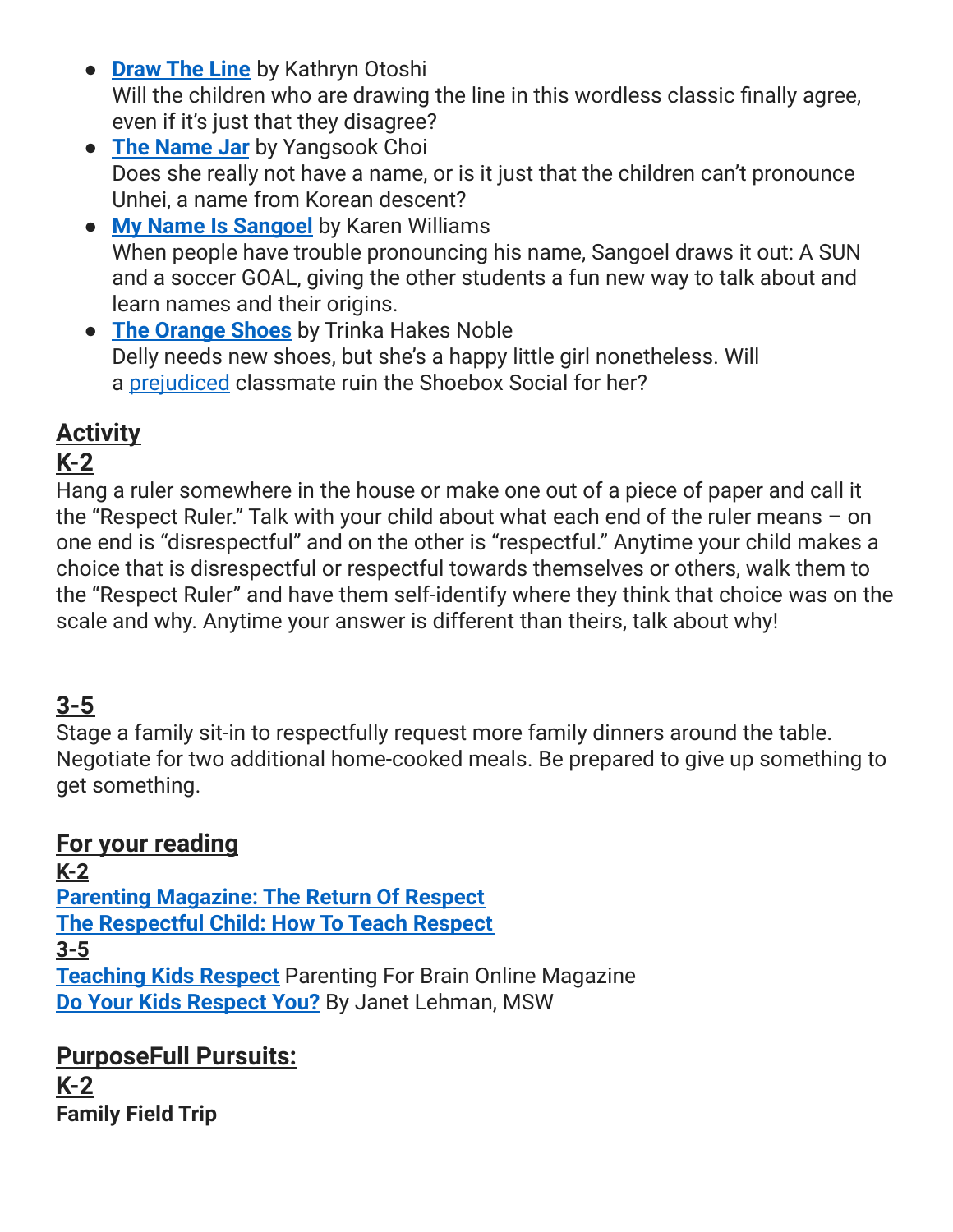Research other cultures with a real or virtual family field trip. Maybe there's a Native Indian Museum close by? Or an exhibit on the Royals in England coming to a museum near you? It could even just be a field trip to eat dinner at a German restaurant. Notice similarities and differences in the culture(s) that you experience and talk about them after the trip is over!

### **Cell Towers**

Challenge yourself to not use a cell phone after your child comes home from school until they go to bed. Invite your child to build a tower together out of blocks or other supplies around the house. As you build together, talk about what it means to Respect each other's ideas. When creating things as a team, what are ways that we can show each other Respect? Share how you are committed to spending the evening away from technology and giving them your attention and why you believe that shows Respect.

### **Honoring Humanity**

Collect some toiletries or socks for people in your community who are in need and drop them off with your student explaining what you are doing and why you are doing it. If possible, make your respectful service more personable by talking with those who work at the shelter, food bank, or organization that you have chosen to support.

### **Respect the Planet**

Talk about how you can Respect our planet by keeping it clean. Visit a place in your community where your family enjoys spending time  $-$  it could be a park, the library, a playground, or even your neighborhood. Take gloves and a trash bag with you and look for litter to pick up. Talk about how picking up litter helps our environment.

### **3-5**

### **Unplug and Plug In**

Agree as a family to set aside a certain time frame each day this week to unplug from devices and plug into family time. It shows Respect, for example, to not bring those phones to the dinner table. How does it feel to experience proximity and practice our manners face-to-face? When else can you unplug to show Respect?

#### **A Recipe for Respect**

To show Respect for diversity and to celebrate other cultures and their customs, research a traditional recipe for your family to try from your own culture or from another culture that you know exists in your community. Make that dish and share with your family about its background and its significance.

#### **Building Bridges of Respect**

Invite neighbors, families from school, or other community members over to share your culture with them. This may be sharing a meal, celebration, or activity that shares a piece of who you are and what is important to you. During the event, ask those you invited to share something about their culture that is important to them!